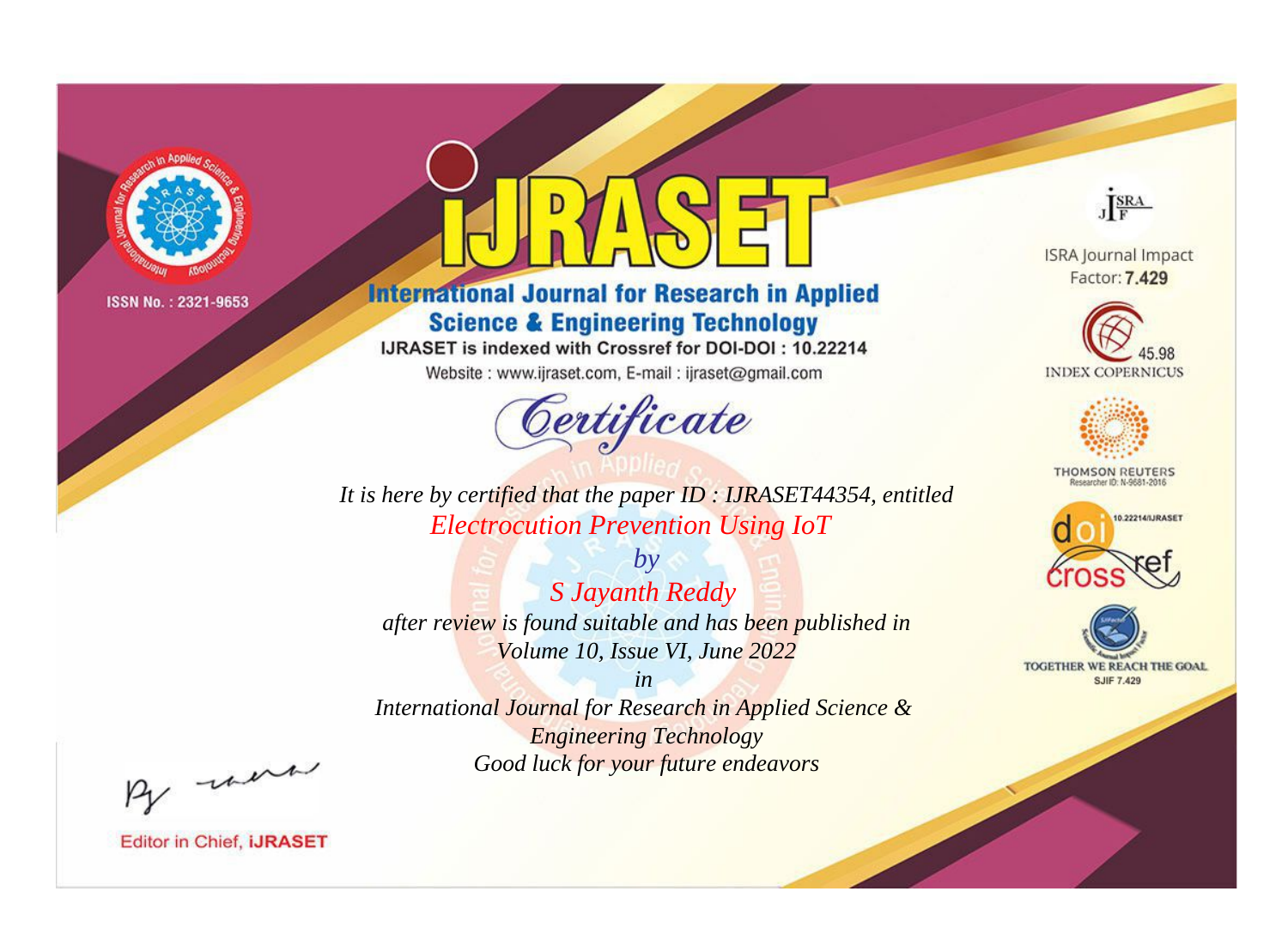

# **International Journal for Research in Applied Science & Engineering Technology**

IJRASET is indexed with Crossref for DOI-DOI: 10.22214

Website: www.ijraset.com, E-mail: ijraset@gmail.com



JERA

**ISRA Journal Impact** Factor: 7.429





**THOMSON REUTERS** 



TOGETHER WE REACH THE GOAL **SJIF 7.429** 

*It is here by certified that the paper ID : IJRASET44354, entitled Electrocution Prevention Using IoT*

*by Bommadeni Pavan Kumar after review is found suitable and has been published in Volume 10, Issue VI, June 2022*

*in* 

*International Journal for Research in Applied Science & Engineering Technology Good luck for your future endeavors*

By morn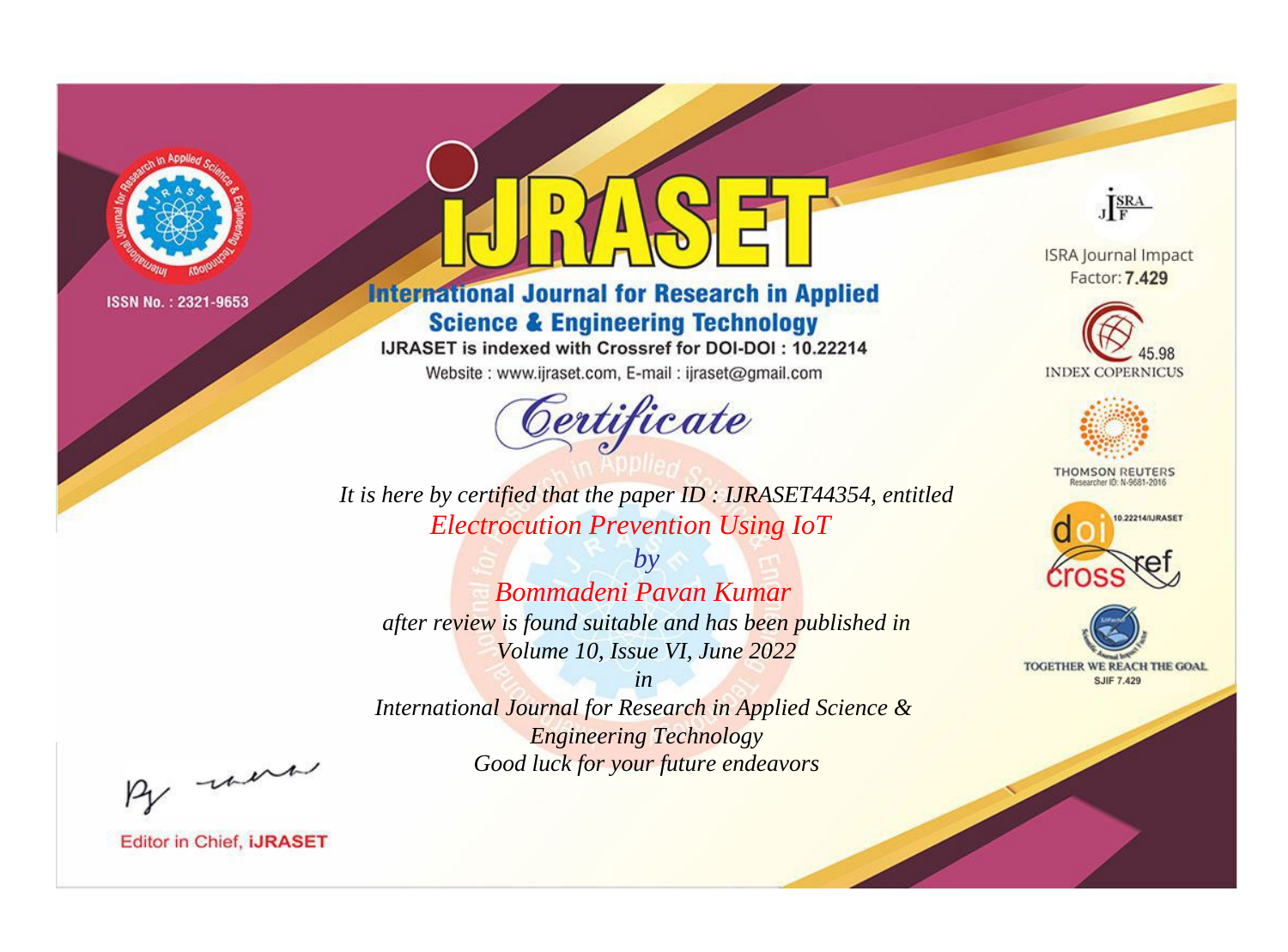

# **International Journal for Research in Applied Science & Engineering Technology**

IJRASET is indexed with Crossref for DOI-DOI: 10.22214

Website: www.ijraset.com, E-mail: ijraset@gmail.com



JERA

**ISRA Journal Impact** Factor: 7.429





**THOMSON REUTERS** 



TOGETHER WE REACH THE GOAL **SJIF 7.429** 

*It is here by certified that the paper ID : IJRASET44354, entitled Electrocution Prevention Using IoT*

*by G Maneesh Kumar after review is found suitable and has been published in Volume 10, Issue VI, June 2022*

*in International Journal for Research in Applied Science &* 

*Engineering Technology Good luck for your future endeavors*

By morn